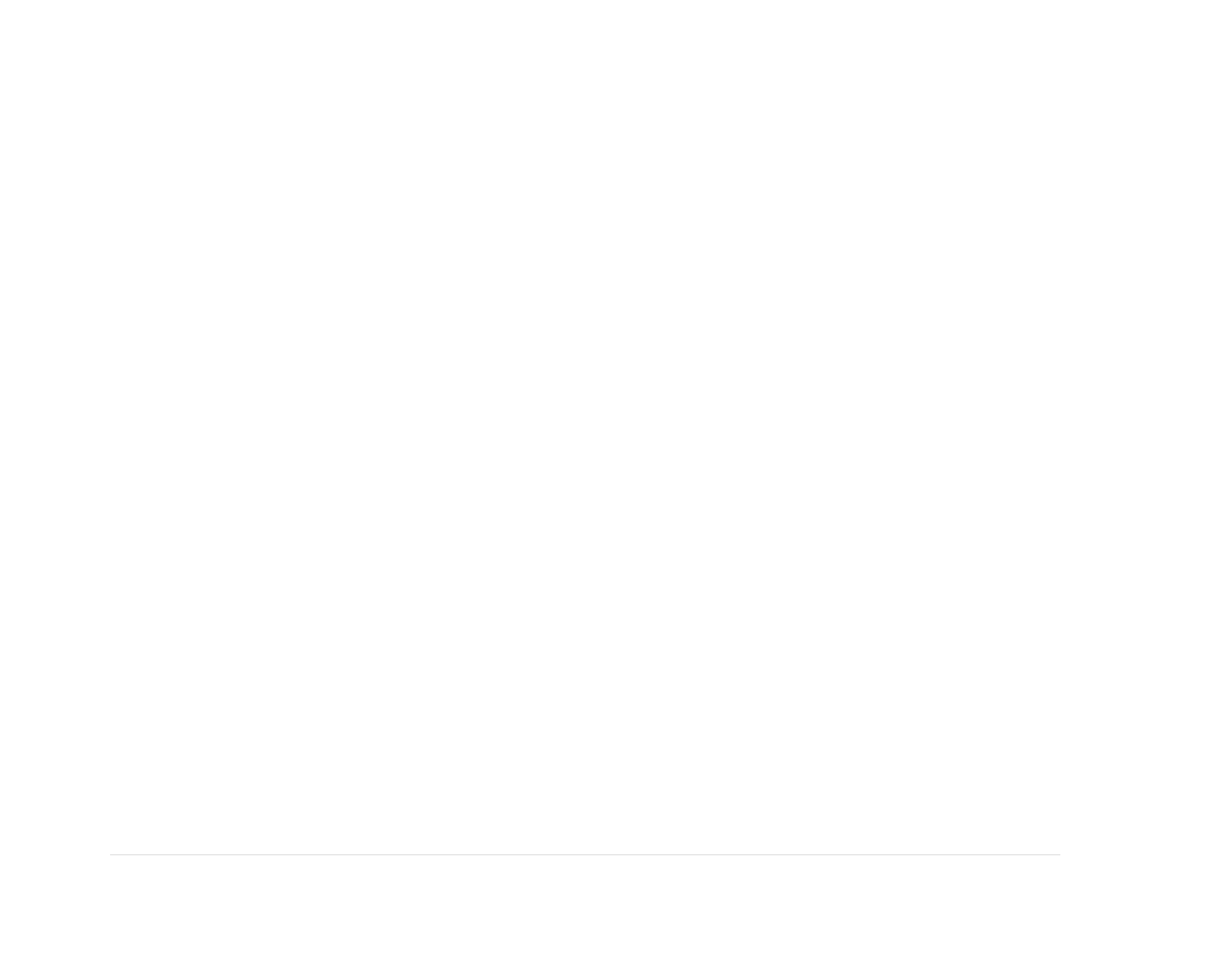Printed by Elections Nunavut ©2021

For more information or to obtain copies of this report in any of the Nunavut's official languages, in paper or electronic format contact:

Elections Nunavut Box 39

41 Sivulliq Ave. Rankin Inlet, NU X0C 0G0

图 800.267.4394

 $800.269.1125$ 

**Www.elections.nu.ca** 

Info@elections.nu.ca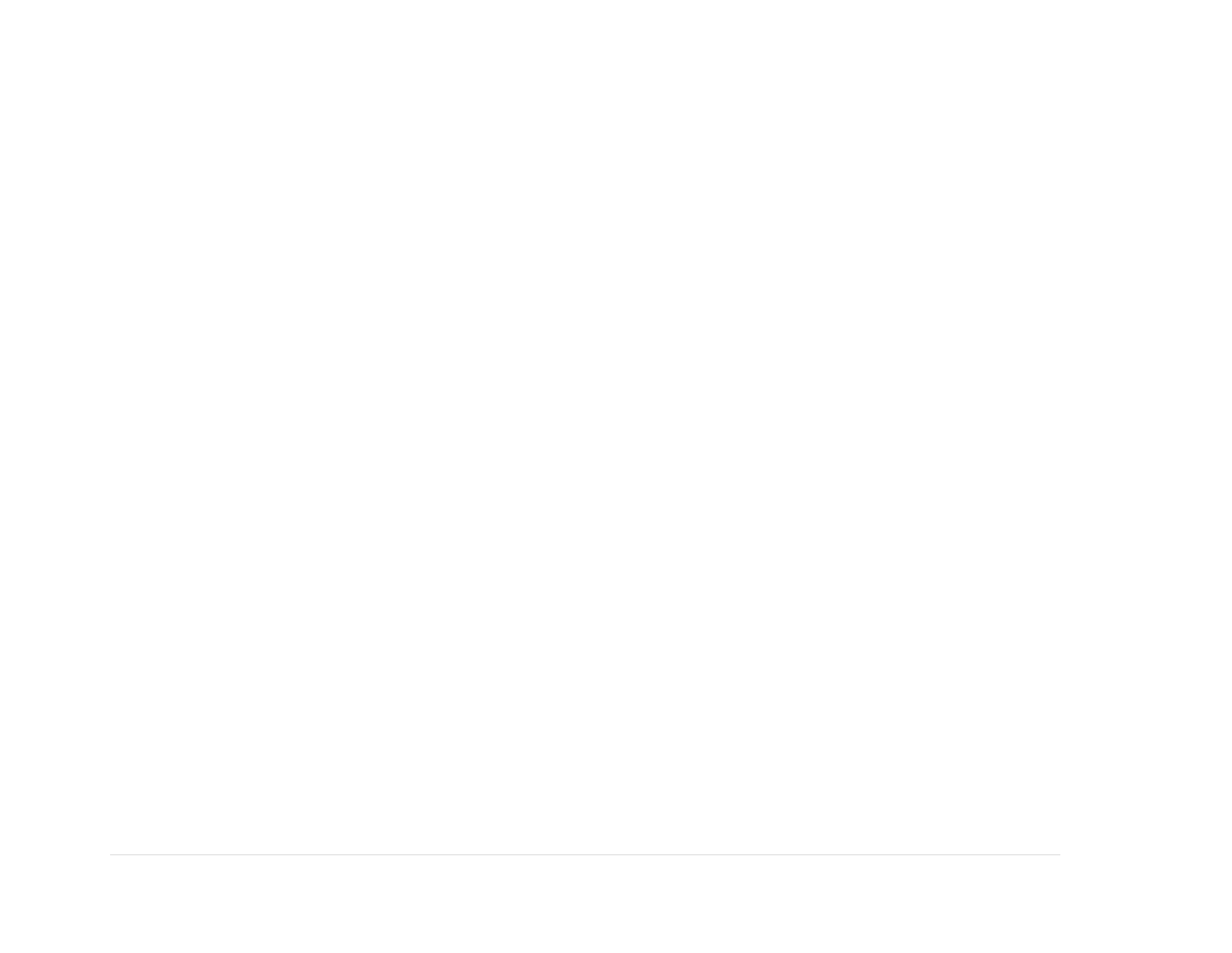November 29, 2021



Hon. Tony Akoak Speaker of the Legislative Assembly of Nunavut 926 Federal Road Iqaluit, NU X0A 0H0

Dear Mr. Speaker:

In accordance with the requirements of the *Nunavut Elections Act*, I am pleased to provide you with the annual report of the Chief Electoral Officer for 2020-2021.

Respectfully,

Dustin J Fredlund Chief Electoral Officer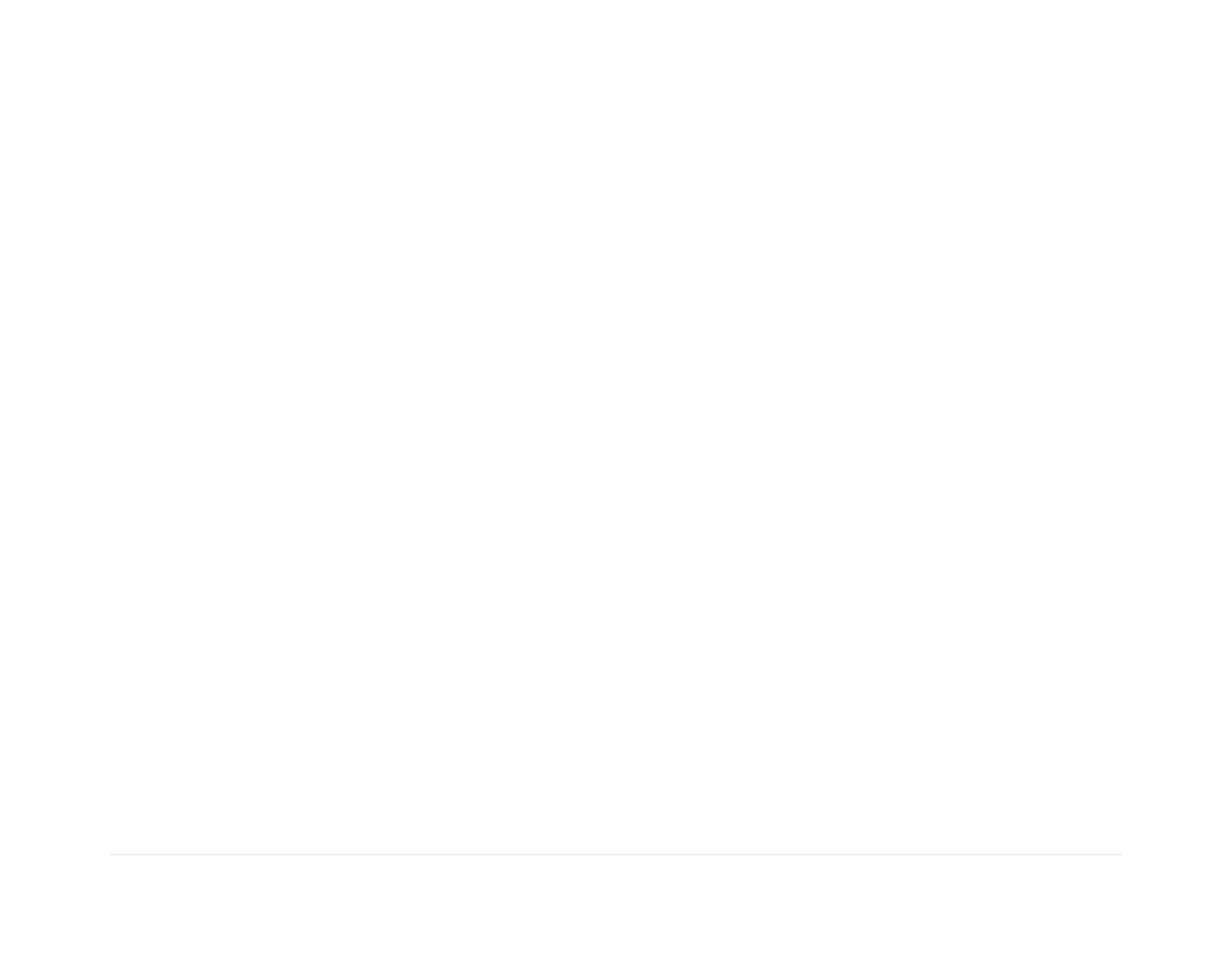# **Overview**

This annual report covers the activities of the Office of the Chief Electoral Officer for the 2020-2021 fiscal year.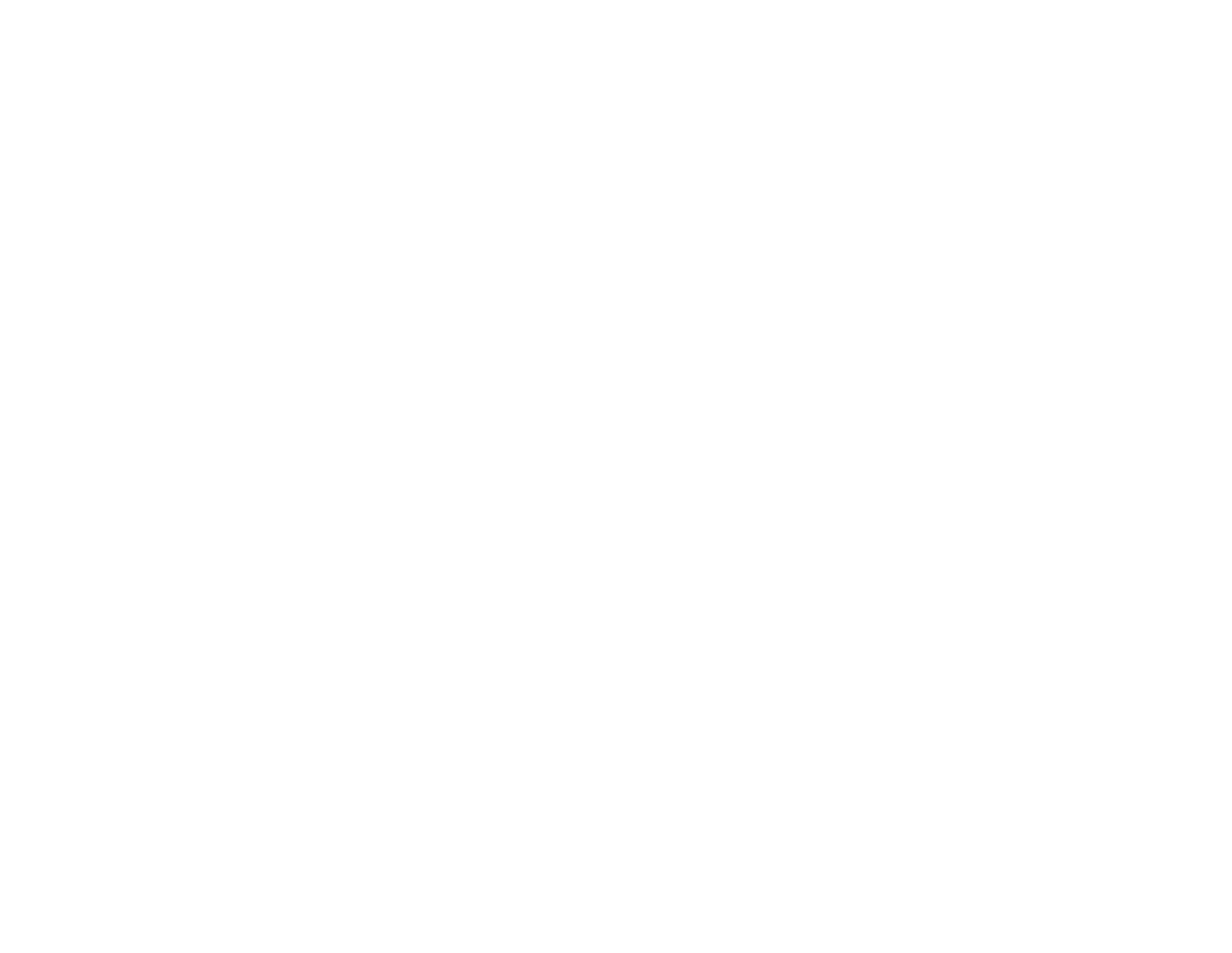### Contents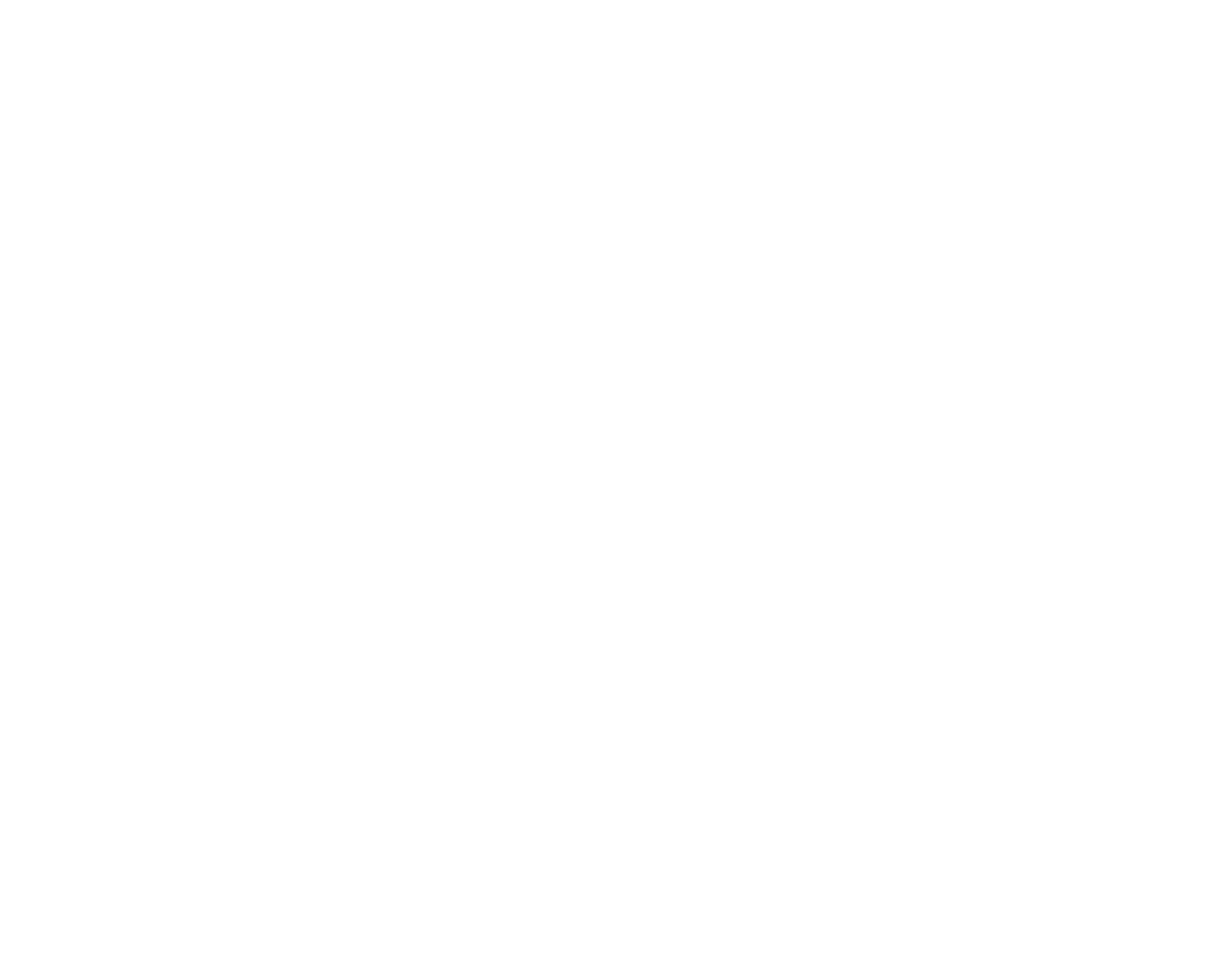# <span id="page-13-0"></span>**Introduction of the Office of the Chief Electoral Officer**

The Office of the Chief Electoral Officer (Elections Nunavut) is an independent office of the Legislative Assembly of Nunavut that is overseen by the Chief Electoral Officer. Elections Nunavut is responsible for the administration of territorial and municipal elections and by-elections under the *Nunavut Elections Act*, as well as plebiscites under the *Plebiscite Act*. Under a separate agreement, Elections Nunavut also administers local option liquor plebiscites under the *Liquor Act*  for the Department of Finance.

As an independent officer, the Chief Electoral Officer is accountable directly to the Legislative Assembly through the Speaker. This ensures the Office of the Chief Electoral Officer can administer elections and plebiscites in a non-partisan manner; maintaining the integrity of the entire democratic process for all Nunavummiut. The Chief Electoral Officer is appointed by the Commissioner of Nunavut for a 7-year term.

The Management and Services Board provides oversight of the budgetary and human resource requirements of Elections Nunavut. The Chief Electoral Officer is required to report annually to the Legislative Assembly, as well as to report on specific election/plebiscite events. These reports include

recommendations that the Chief Electoral Officer believes will assist in improving the *Nunavut Elections Act* and the election/plebiscite process.

Elections Nunavut provides GIS and mapping support to the Boundaries Commission. The Boundaries Commission is responsible to hold public hearings and propose boundaries and names of constituencies to the Legislative Assembly. The next electoral Boundaries Commission will be conducted in 2022.

Elections Nunavut works with many public and private partners to ensure elections and plebiscites are run as effectively and efficiently as possible. Legal counsel, information technology (IT) support, geographic information system (GIS) upkeep, audit oversight, and electronic voter database management (EVDM) support are all secured through external professional contracts.

The office is located in Rankin Inlet and consists of four permanent employees. The year before and after an event, the casual employees and contract election officers increase the office size to over 190 people.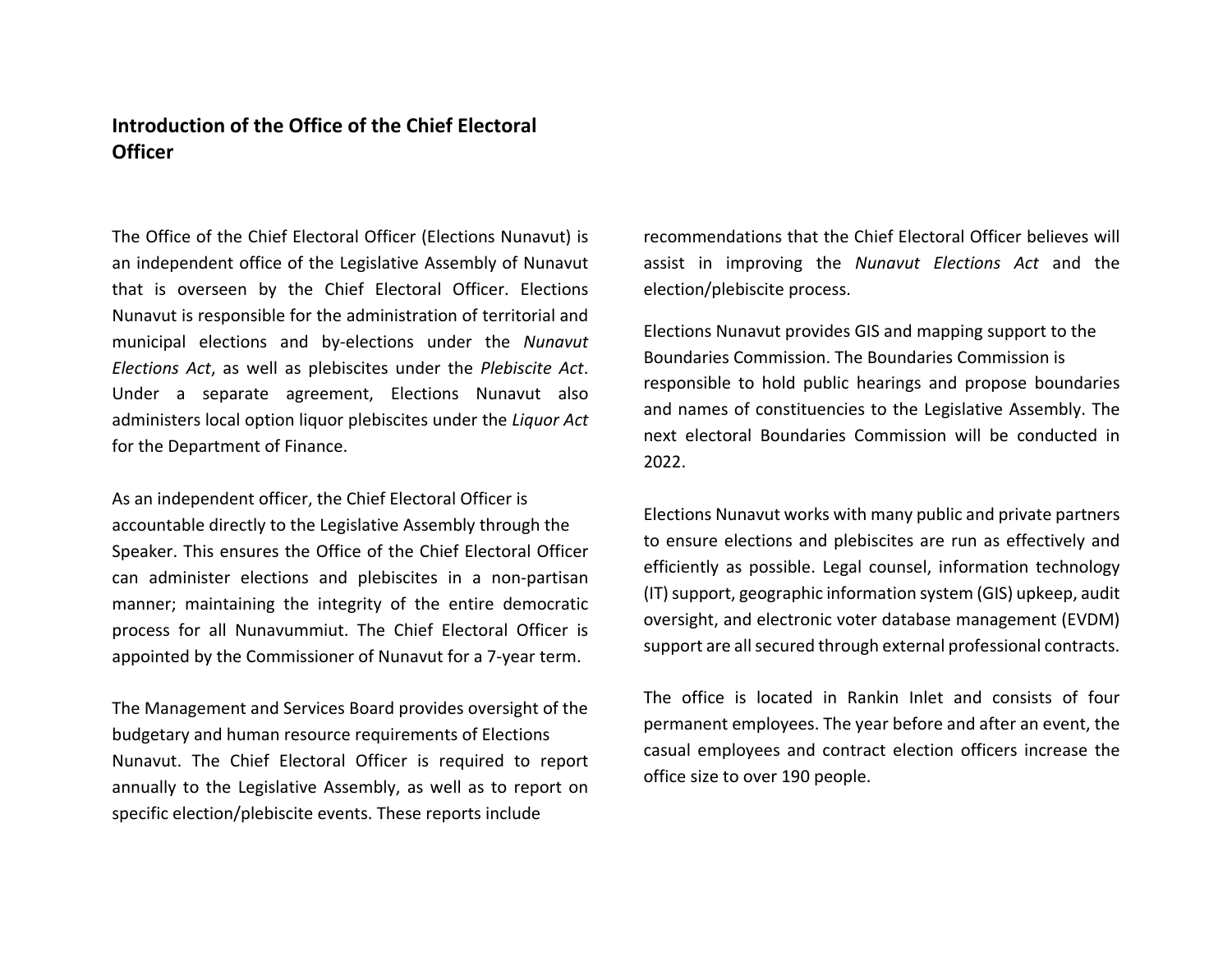# <span id="page-14-0"></span>**By-Elections 2020-2021**

### <span id="page-14-1"></span>Baker Lake MLA By-Election

After the resignation of the member for Baker Lake Simeon Mikkungwak on February 24<sup>th</sup>, A by-election was announced to take place on April 27<sup>th</sup>. Due to the COVID-19 pandemic, the Bake Lake by-election was postponed to August 24th, 2020.

The writ of election was issued on July 20<sup>th</sup>, 2020. Only one candidate declared their candidacy, and Craig Simailak was acclaimed.

### <span id="page-14-3"></span>Pangnirtung Mayor By-Election

**MAYOR BY-ELECTION**



After the passing of their mayor, Pangnirtung's municipal council chose to hold a by-election. The by-election took place on August 24, 2020. Eric Lawlor was elected with 97 votes.

CANDIDATES Stevie Komoartok **Eric Lawlor** 

Total Votes 77 **97** 2 176 733

**RETURNING OFFICER:** Peepeelee Qappik **ADVANCE POLL:** August 17, 2020 **ELECTION DAY:** August 24, 2020

TOTAL VOTES | VOTERS LIST

| ᡰᡰᢦᡅᡄ᠉ᡃᡆᢆᠣᡄ᠂᠍ᢅᠥᠫᢦᡗᡃᡊᢂᢗᡰᢁ       |
|--------------------------------|
| Haamalakkunnut Niruagtittiniit |
| Municipal Elections            |
| Élections municipales          |

### <span id="page-14-2"></span>Kugluktuk MLA By-Election



Vutiqtittiniit **Territorial Elections** Élections territoriales

After the resignation of the member for Kugluktuk Mila Kamingoak on April 3rd, A by-election was announced to take place on August 24<sup>th</sup>, 2021.

The writ of election was issued on July 20<sup>th</sup>, 2020. Only one candidate declared their candidacy, and Calvin Aivgak Petersen was acclaimed.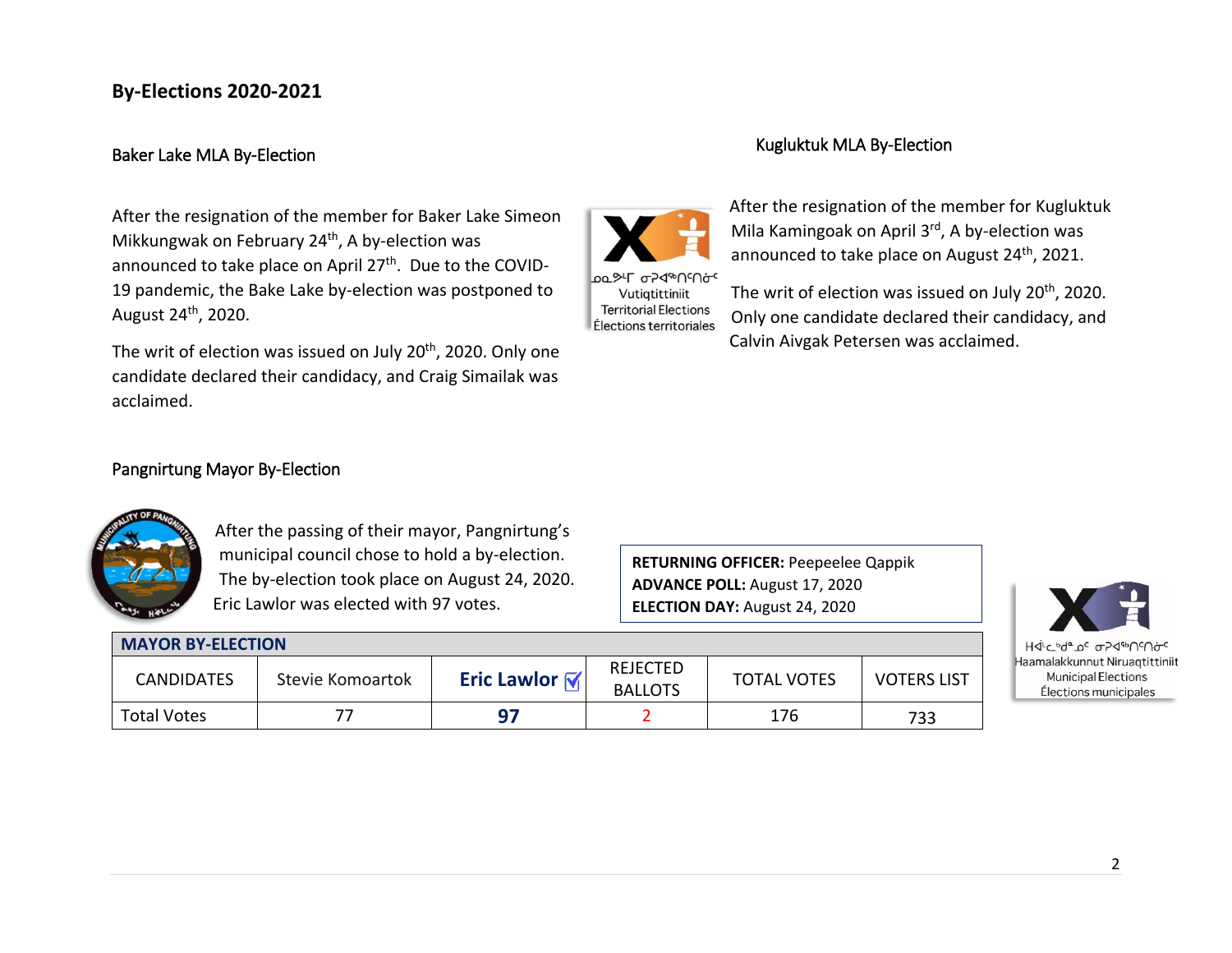# <span id="page-15-0"></span>**Local Option Liquor Plebiscites**

**Elections Nunavut** administers liquor plebiscites on behalf of the Department of Finance, Liquor Management Division. These local option liquor plebiscites are administered according to the *Local Authorities Elections Act*. To effect a change, at least 60% of the total valid votes cast must be in favour of the proposed rules.





ALS JOUR LE Vigher **0794bNSNGC 44LJ 4A4bdNC LPHOC** Imirlungnut Maligaryuag Niruarniit unalu Apirhuutit Mighaanut **Liquor Act Elections and Plebiscites** Loi sur les boissons alcoolisées Élections et référendums

# **Arviat**

On November 9, 2020, residents of Arviat voted on the following question,

*"Are you in favour of replacing the current liquor prohibition system in the Hamlet of Arviat and surrounding area with a restricted quantities system?* 

*In addition to the general liquor laws of Nunavut, the restricted quantities system would limit the amount of liquor that a person can purchase in or import into the community every 7 days to:*

- *a) 8.52 litres of beer (24 x 355ml)*
- *b) 8 litres of wine (2 boxes of 4 L or 10 bottles of 750ml)"*

745 voters cast their ballots in a 59% turnout. The result of the plebiscite was:

> **YES**: 392 (52.6% of total votes) **NO**: 353 (47.4% of total votes) **Rejected**: 5

Since the 60% in favour of YES threshold was not met, the liquor prohibition will continue in Arviat.

# **Coral Harbour**

On November 9, 2020, residents of Coral Harbour voted on the following question,

*"Are you in favour of replacing the current liquor prohibition system in the Hamlet of Coral Harbour and surrounding area with a restricted quantities system? In addition to the general liquor laws of Nunavut, the restricted quantities system would limit the amount of liquor that a person can purchase in or import into the community every 14 days to:*

- *a) one litre of spirits;*
- *b) four litres of wine; and*
- *c) 18 litres of beer"*

337 voters cast their ballots in a 78% turnout. The result of the plebiscite was:

> **YES**: 147 (43.6% of total votes) **NO**: 190 (56.4% of total votes) **Rejected**: 5

Since the 60% in favour of YES threshold was not met, the liquor prohibition will continue in Coral Harbour.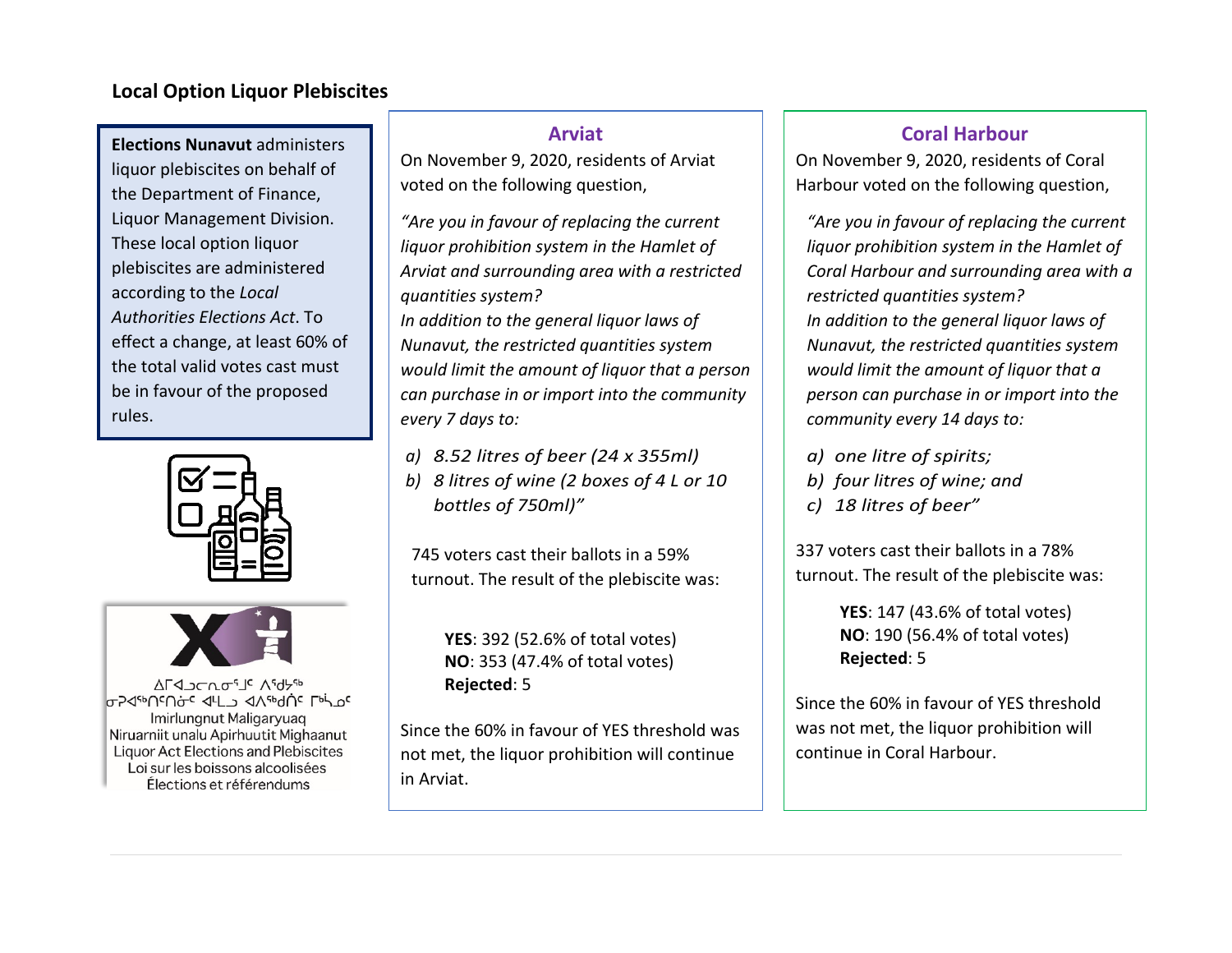# <span id="page-16-0"></span>**Coordination with Other Agencies**

### **Department of Education**

The Department of Education collaborated with Elections Nunavut in securing the services of CIVIX to undertake the Youth Vote initiative.

### **Department of Finance**

Elections Nunavut administered tow liquor plebiscites on behalf of the Department of Finance. The Chief Electoral Officer attended community forums with staff from the Department for each liquor plebiscites.

### **Elections Canada - ACEP**

The Chief Electoral Officer participated on the Advisory Committee for Electoral partners, which is hosted by Elections Canada. The virtual roundtable discussion between all

Federal/Provincial/Territorial Chief Electoral Officers provided an in-person forum for discussion on best practices and information sharing in the field of electoral administration in Canada.

### **Secretariat for Electoral Coordination**

The Chief Electoral Officer is a member of the national secretariat advisory committee. The overall mandate of the secretariat will be to coordinate the sharing of information and best practices between jurisdictions and provide support for election innovation. Along with all other electoral management bodies in Canada, Elections Nunavut provides funding for the secretariat.

### **CSEOT**

Elections Nunavut staff participated in online training hosted by the Canadian Society for Election Official Training.

### **CERL**



Elections Nunavut continues to contribute funds to a shared library hosted by Elections Manitoba. This forum allows Canadian Electoral Management Bodies to share

information and resources in real time.

Elections Nunavut provides funding and support to maintain this national electoral database.

### **Vital Statistics**



Vital Statistics provides information to Elections Nunavut regarding those voters who are deceased or who have left the Territory. The sharing of this

information is supported in both the *Vital Statics Act* and through an agreement between the Department of Health and Elections Nunavut.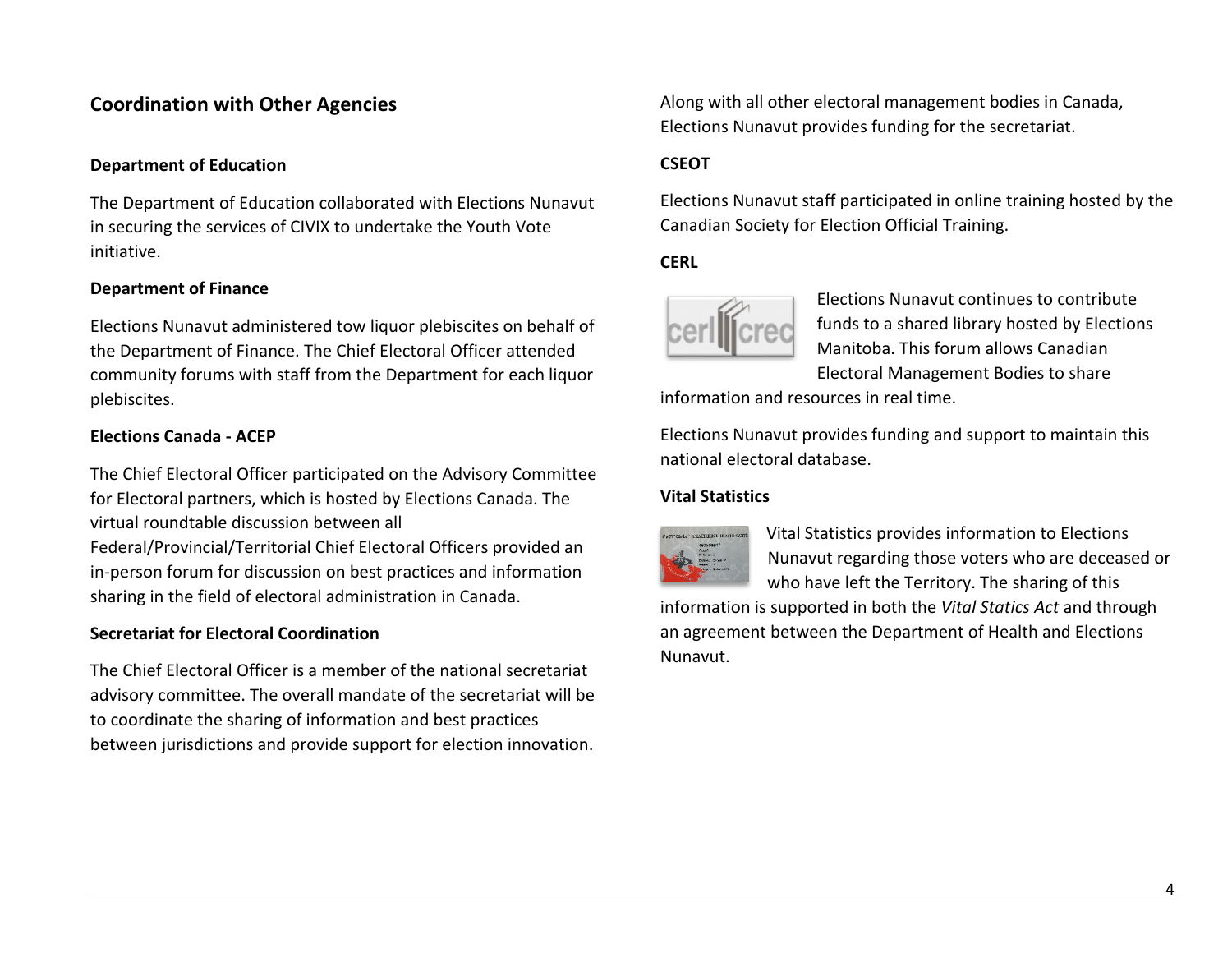# <span id="page-17-0"></span>**Appearances Before the Legislative Assembly**

On September 28, 2020, the Chief Electoral Officer presented the *Report of the Chief Electoral Officer on the Conduct of the 5thNunavut General Election* to the Committee of the Whole.

On January 28, 2021, the Chief Electoral Officer presented the initial recommendations for legislative amendments to the *Nunavut Elections Act* and Regulations and the *Plebiscites Act* and Regulations to the Management and Services Board.

On March 12, 2021, the Chief Electoral Officer presented the revised recommendations for legislative amendments.

On March 15, 2021, Bill 66, *An Act to Amend the Nunavut Elections Act and the Cities, Towns and Villages Act* was presented to the Committee of the Whole.

Assertion was given to Bill 66 on March 16, 2021. Details of this Bill can be found in the *Legislative Amendments* section of this report.

# <span id="page-17-1"></span>**Planned Activities 2021-2022**

### **Territorial General Election**

The Office of the Chief Electoral officer will administer the Sixth Nunavut Territorial General Election on October 25th, 2021.

### **By-Elections**

Under the *Nunavut Elections Act,* by-elections can be held for MLAs and mayors. Elections Nunavut will be in a constant state of readiness to administer these by-elections.

### **Plebiscites**

Elections Nunavut will be prepared to administer plebiscites under the *Plebiscites Act* and local options liquor plebiscites under the *Liquor Act.*



⊲\}ብ™ራ ዉታፈ<sub>≉</sub>UcU≎c Apirhuutinut Vutiqtittiniit Plebiscites **Référendums** 

#### **Legislative Recommendations**

The Office of the Chief Electoral Officer will table the recommendations to be made in the report on the conduct of the sixth general election.

### **Boundaries Commission**

The Office of the Chief Electoral Officer will provide support to the boundaries commission.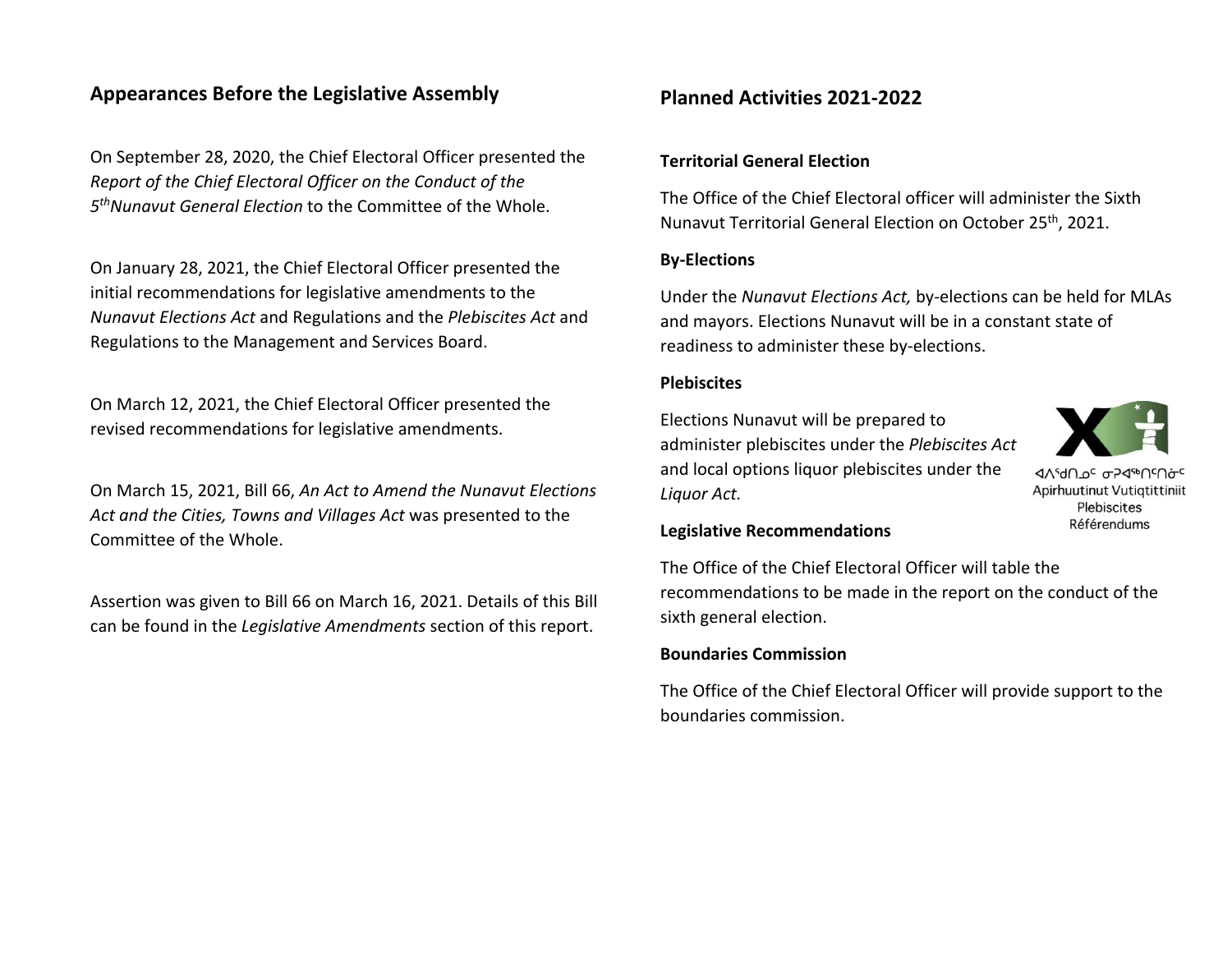### <span id="page-18-0"></span>**Legislative Amendments**

The following amendments were based on recommendations of the Chief Electoral Officer to ensure elections and plebiscites are safe, equitable, efficient and transparent. These amendments are found in *Bill 66* and were enacted in March 2021.

# <span id="page-18-1"></span>**Cities Towns and Villages Act and Hamlets Act**

**Members of Council Take Leave Prior to Running in a Territorial Election**

*Elected members of a municipal council (mayors and councillors) must take a leave of absence before running as a candidate in a Territorial election.*

### <span id="page-18-2"></span>**Nunavut Elections Act and Plebiscites Act**

 **Inclusion of 'municipal council' and 'district education authorities' in the Main Purpose Section of the Act**

*The Nunavut Elections Act no longer deals exclusively with the elections of members of the Legislative Assembly. The terms municipal councils and district education authorities are included in the main purpose of the Act.*

### **Removing the Definition for Liquor in the Act**

*The definition of liquor is no longer relevant and was removed from the Act.*

**Replaced the Term 'DVD' With 'electronic copy'**

### **Authority to Certify to the Commissioner in Executive Council for a Withdrawal of a Writ**

*The Chief Electoral Officer now has the authority to certify to the Commissioner in Executive Council that a pandemic, or other similar public emergency, puts or may put the health and safety of persons in any constituency at risk.*

# **Provisional Registration of 16 and 17-year-old**

# **Nunavummiut**

*This allows for the provisional registration of Nunavummiut when they reach 16 years of age for those who request to be on a provisional voters list. The persons are transferred to the voters list when they reach voting age (18*).

### **Repeal Proxy Voting**

*Proxy voting was repealed.*

### **Deadline for Special (mail-in) Ballots Applications**

*To account for realistic mailing times, the deadline for applying for special ballots by mail is 7 days before Election Day.*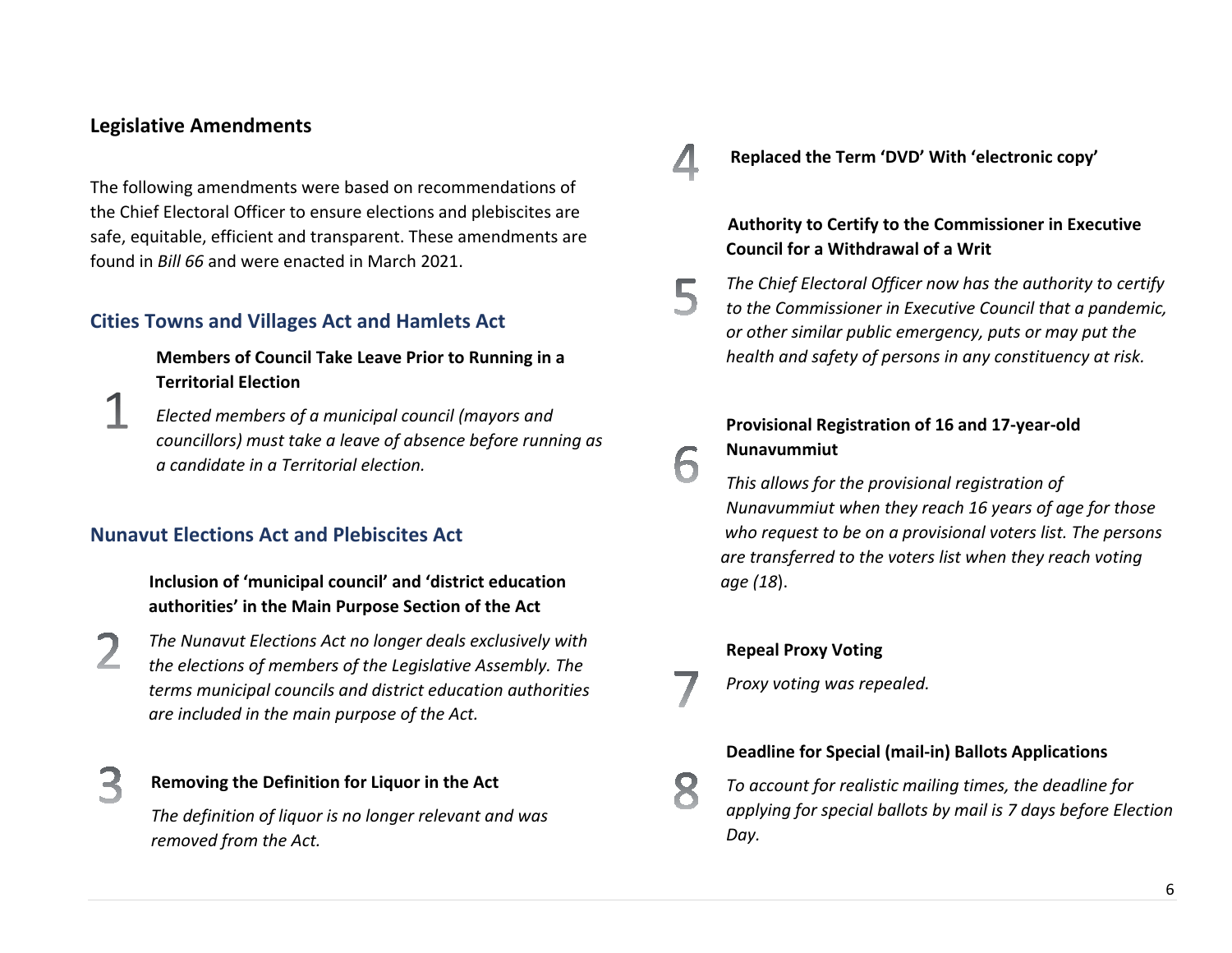

# **Allow Voters to Apply to Chief Electoral Officer for a Special Ballot**

*Expands the ability of the Chief Electoral Officer to provide voters with a special ballot*.

### **Hours of Polling Stations on Election Day**

*Voting times for all constituencies across Nunavut will be local time*.

### **Time of Counting**

*Special ballots may be counted at 5pm on Election Day rather than waiting until all polls are closed at 7pm.*

### **Exception to Maximum Contribution**

*Expanded exception to the maximum contribution made to a candidate will also exempt accommodation services*.

### **Opening a Bank/Co-op/Northern Store Account**

*Financial agents must open an account before a campaign contribution can be accepted*.

### **Total Amount of Anonymous Contributions**

*Limit of \$2500 total amount of anonymous contributions a financial agent may accept on behalf of a candidate.*

### **Social Media Expenses for Advertising**



*Includes the cost of advertising through social media as an expense.*

### **Issuing Cheques Made out to the Government**

*Cheques will be made out to the "Government of Nunavut".*

### **Improve Voting by Telecommunication Device**

*Emergency voting procedures are expanded to ensure a voter who is unexpectedly absent on election day and has no other means of voting, is given an opportunity to vote.*

### **No Requirement for Audit if Less than \$500**

*Removed the requirement for an audit of a financial return where a campaign received less than \$500 in contributions and incurred less than \$500 in expenditures during the pre-election and election periods.*

# **Publication of Notices in Newspapers**



*Although still widely used, notifications are not required to be published in print newspapers.*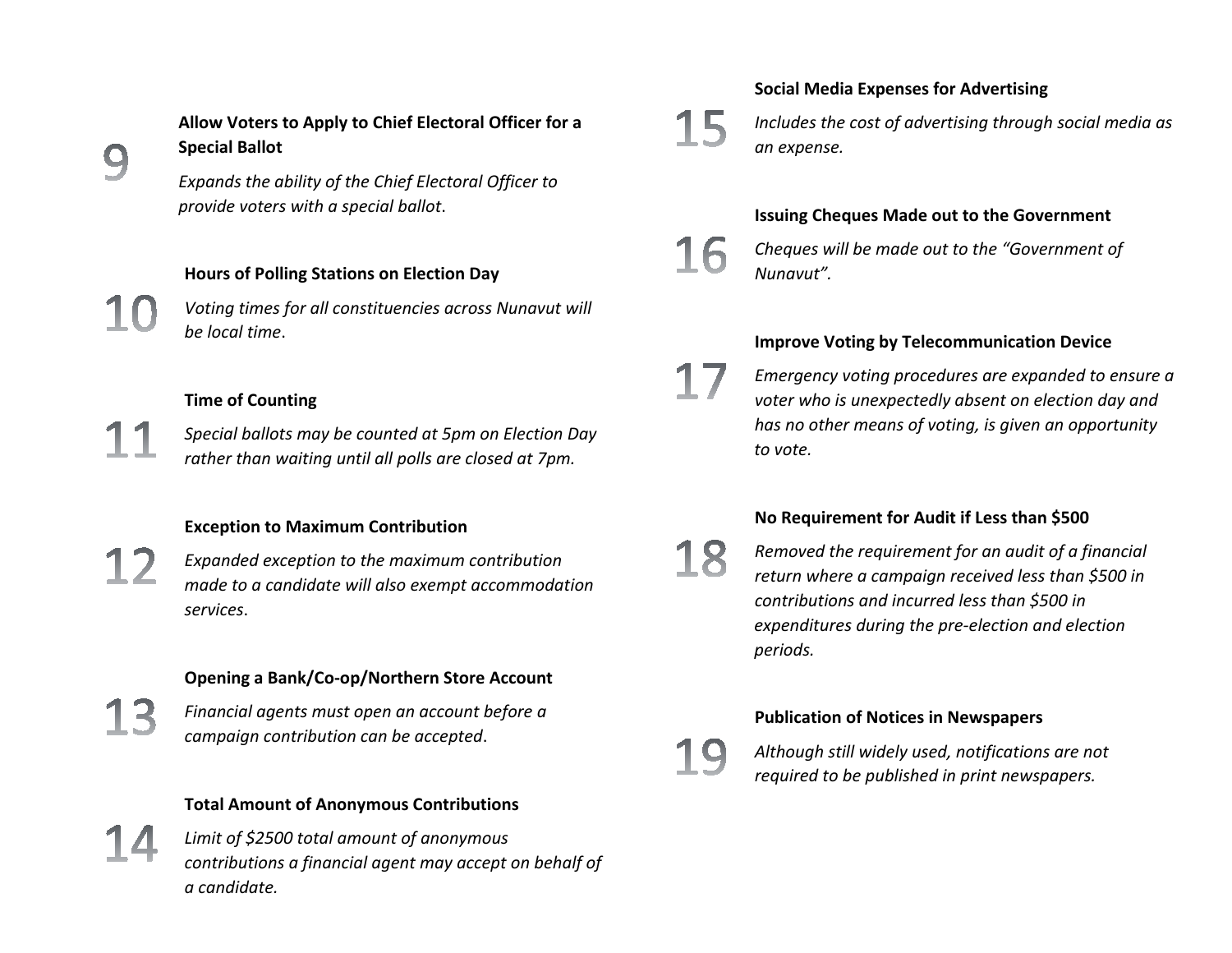### **Powers to Adapt the Act**

22

*Removed the prohibition on extending the time to receive special ballots.*

### **Disqualification Election Officer**

*Non-compliance under the Plebiscites Act is a source of disqualification to be an election officer.*

**Time to Fill Council and District Education Authority Vacancies**

*Vacancies must be filled as soon as reasonably practicable and that the timing of mayor by-elections will be determined by the Chief Electoral Officer.*

### **Automatic Recount- Municipal Elections**

*A minimum number of votes (5) rather than a percentage of votes (2%) between two candidates will trigger an automatic administrative recount. The time to request a recount is reduced to 4 days from 10 days and must be made to the Chief Electoral Officer.*

### **Making False Statement When Registering to Vote**

*Includes making a false statement when registering to vote online.*

### **Nunavut-Wide Plebiscite in Conjunction with Election**



*A Nunavut-wide plebiscite can now be held in a constituency where there is no election due to an acclamation.*

# <span id="page-20-0"></span>**Election and Plebiscite Regulations**

### **Publication of Notices in Newspapers**

26

*Although readily used, notifications will not be required to be published in newspapers*.

# **Repeal Proxy Voting**



*Proxy voting is repealed.*

### **Counterfoil**



*Removed the requirement for a counterfoil.*

#### **Amend FORM 3**



*Updated the contact section*.

### **Amend FORM 4**



*Removed the requirement to show the sex of voters on the voters list*.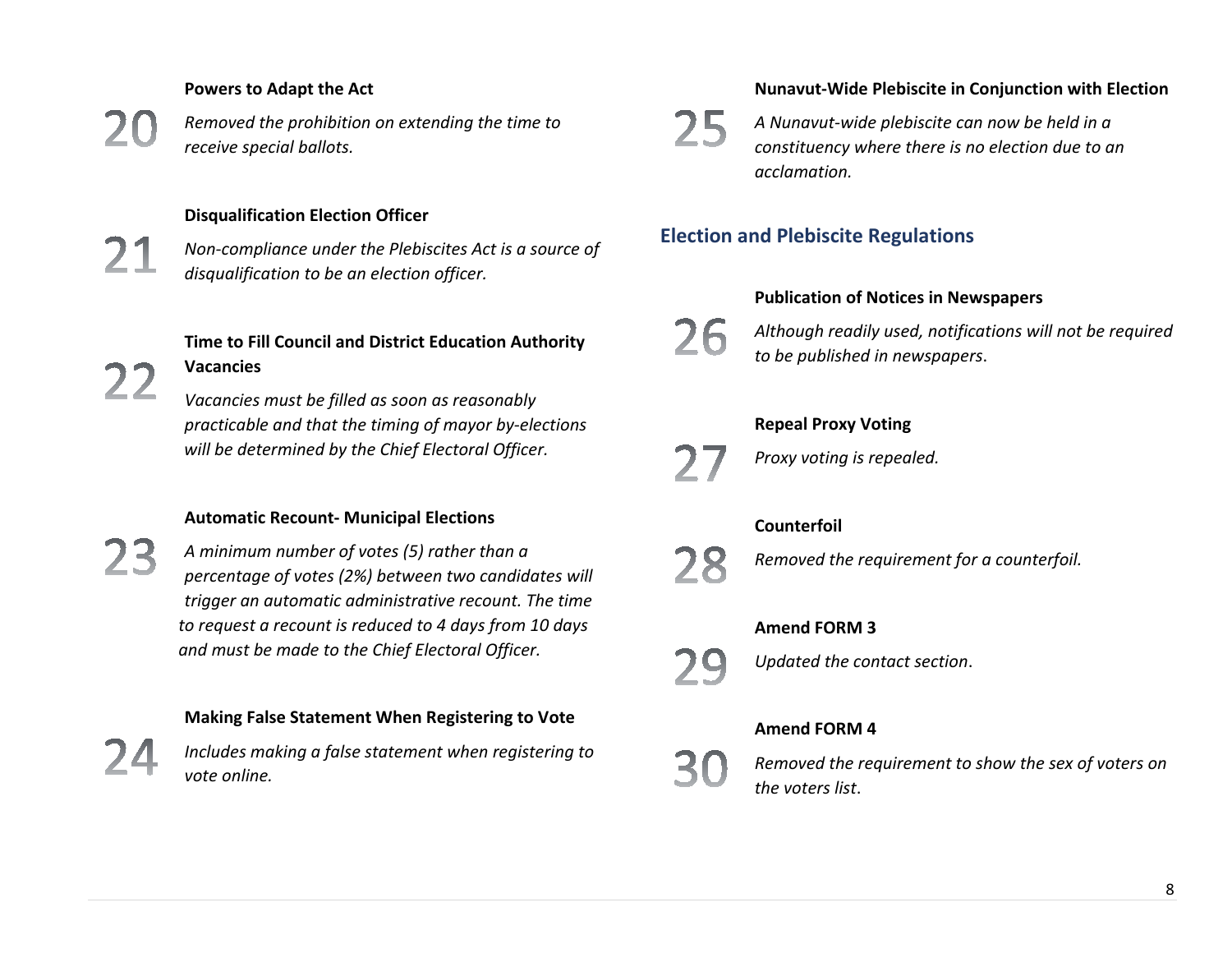# <span id="page-21-0"></span>**Tariff of Fees Regulations**

| Appointment                                                             | <b>2011 Payment Schedule</b>                                                                                                                                                                                                                                                                | <b>2021 Payment Schedule</b>                                                                                                                                                                                                                                                               |
|-------------------------------------------------------------------------|---------------------------------------------------------------------------------------------------------------------------------------------------------------------------------------------------------------------------------------------------------------------------------------------|--------------------------------------------------------------------------------------------------------------------------------------------------------------------------------------------------------------------------------------------------------------------------------------------|
| <b>Returning Officer</b><br><b>1 Community</b>                          | \$12,000 if there is an election in their constituency<br>\$6,000 if a candidate is acclaimed<br>\$350 per day for work done outside the election<br>period<br>\$175 for four hours or less worked outside the<br>election<br>\$100 per month retainer during the period<br>ofappointment   | \$13,000 if there is an election in their constituency<br>\$6,500 if a candidate is acclaimed<br>\$375 per day for work done outside the election period<br>\$187 for four hours or less worked outside of the<br>election<br>\$100 per month retainer during the period of<br>appointment |
| <b>Returning Officer</b><br>2+ Communities                              | \$12,000 if there is an election in their constituency<br>\$6,000 if a candidate is acclaimed<br>\$350 per day for work done outside the election<br>period<br>\$175 for four hours or less worked outside of<br>theelection<br>\$100 per month retainer during the period<br>ofappointment | \$14,500 if there is an election in their constituency<br>\$7250 if a candidate is acclaimed<br>\$375 per day for work done outside the election period<br>\$187 for four hours or less worked outside of the<br>election<br>\$100 per month retainer during the period of<br>appointment  |
| <b>Assistant Returning</b><br><b>Officer</b>                            | \$6,000 if there is an election in their constituency<br>\$3,000 if a candidate is elected by acclamation                                                                                                                                                                                   | \$6,500 if there is an election in their constituency<br>\$3,250 if a candidate is elected by acclamation<br>\$275 per day for work done outside the election period                                                                                                                       |
| <b>Assistant Returning</b><br>Officer in a<br><b>Separate Community</b> | \$6,000 if there is an election in their constituency<br>\$3,000 if a candidate is elected by acclamation                                                                                                                                                                                   | \$7250 if there is an election in their constituency<br>\$3,625 if a candidate is elected by acclamation<br>\$275 per day for work done outside the election period                                                                                                                        |
| <b>Deputy Returning</b><br><b>Officer</b>                               | \$30.22/hr for $7.5$ hr $+$ 4.5 overtime hours on<br>ElectionDay.<br>\$423.08+NNA                                                                                                                                                                                                           | \$335 for an advance vote<br>\$100 to conduct a mobile poll<br>\$100 per day for training<br>\$625 on Election Day                                                                                                                                                                         |
| <b>Supervisory Deputy</b><br><b>Returning Officer</b>                   | \$37.79/hrs for 7.5hr + 4.5 overtime hours on Election<br>Day.<br>\$547.96+NNA                                                                                                                                                                                                              | \$750 on Election Day                                                                                                                                                                                                                                                                      |
| <b>Poll Clerk &amp;</b><br><b>Registration Clerk</b>                    | \$23.68/hr for $7.5$ hr $+$ 4.5 overtime hours on<br>ElectionDay.<br>\$331.52 +NNA                                                                                                                                                                                                          | \$275 for an advance vote<br>\$100 to conduct a mobile poll<br>\$100 per day for training<br>\$490 on Election Day                                                                                                                                                                         |